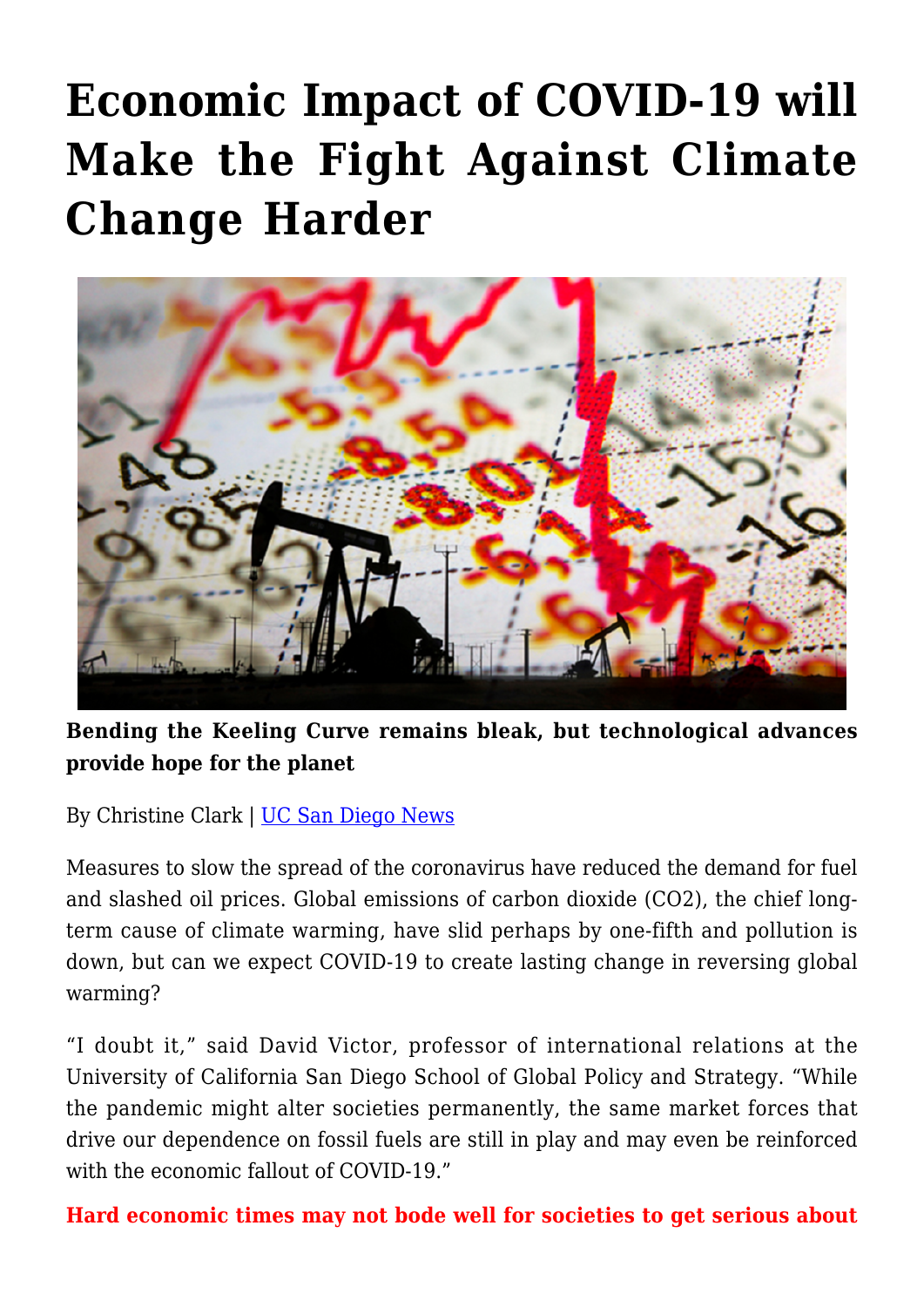## **climate change**

While energy markets try to stabilize during the economic free-fall COVID-19 has caused, the atmosphere is catching its breath. The results are visible, as evidenced by images that went viral last week of Delhi, India that showed before and after shots of city streets with improved air quality.

However, the greenery has come at a huge, unacceptable cost, Victor noted. And though shock of the novel coronavirus may be expected to catalyze serious solutions to other shared global problems, such as of climate change, prospects appear bleak.

"Just by looking around today—with everyone stuck at home for the moment and holding meetings on Zoom—it is easy to envision a future with a lot less travel." Victor said. "But history suggests that when incomes start growing again and the constraint of locality is lifted then people will spend, again, on mobility. The higher the incomes, the more the money and the more the emissions, at least historically."

Furthermore, Victor points out that hard economic times are usually bad times to mobilize support for aspirational missions such as [mitigating climate change](https://www.ft.com/content/052923d2-78c2-11ea-af44-daa3def9ae03) which still has abstract benefits to many members of the public.

"The best polling data show that the public wants clean energy, to be sure, but they also want cheap energy," Victor notes. "When pocketbooks are empty, every extra costs looks expensive."

#### **The oil industry is hurting, but likely to make a comeback**

The sharp declines in the demand for oil recently spurred OPEC and allies led by Russia to approve the biggest-ever cut to the world's oil supply to arrest the price decline.

With the economic shake up, what changes can we expect from the industry? According to Victor, it will rebound; however, it will likely look a lot different.

"Pecking orders will change a lot," Victor noted in a [recent piece for the](https://www.brookings.edu/blog/order-from-chaos/2020/04/03/forecasting-energy-futures-amid-the-coronavirus-outbreak/) [Brookings Institution](https://www.brookings.edu/blog/order-from-chaos/2020/04/03/forecasting-energy-futures-amid-the-coronavirus-outbreak/) on forecasting the future of energy. "In oil, American shale suppliers will be hammered while the core of OPEC – Saudi Arabia and Abu Dhabi, plus perhaps Russia – will have more control. In electricity, reliable firms will remain on top. Consolidation of weak into stronger, bigger firms is likely across the industry. We could even see some large, financially sound state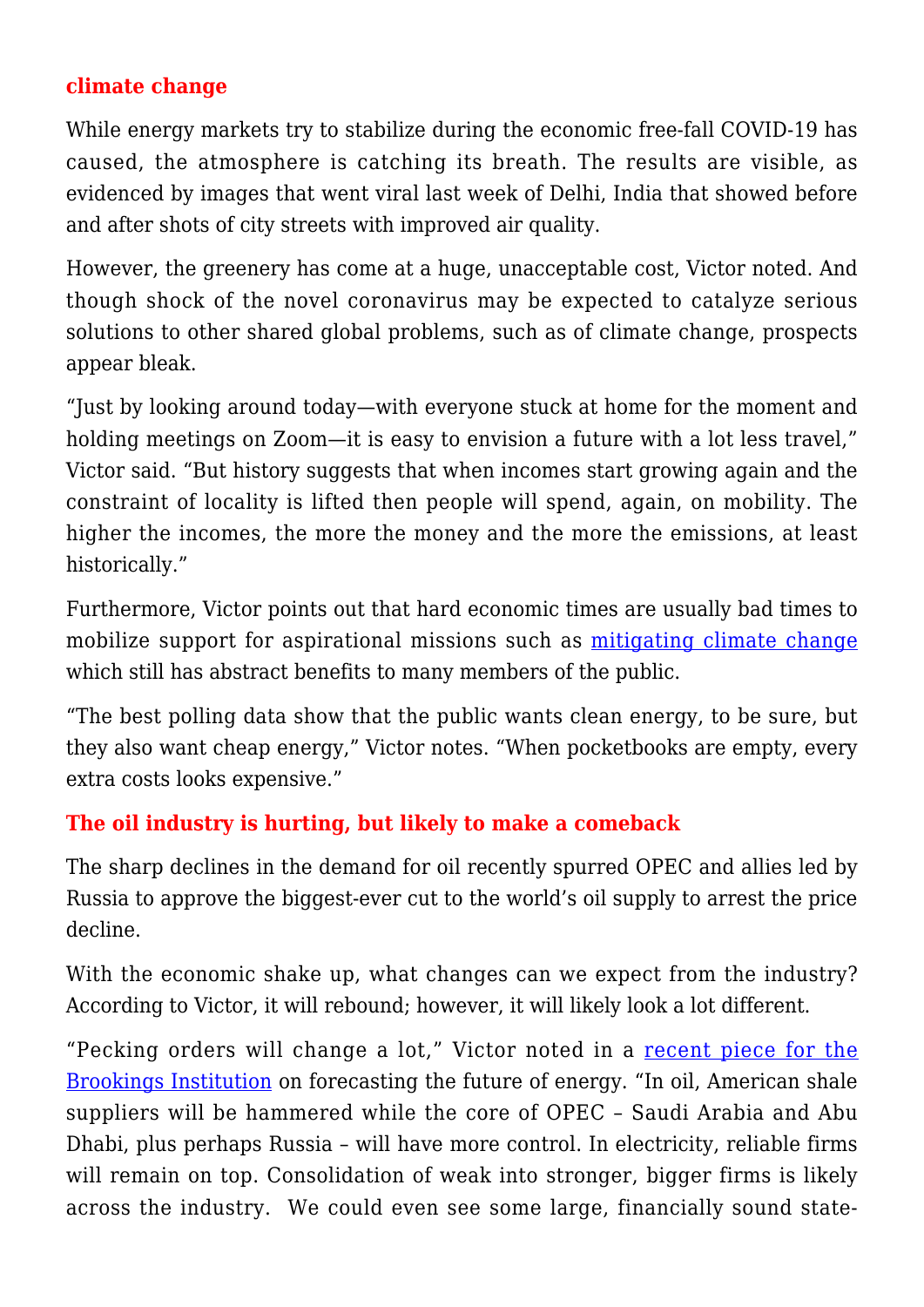connected firms take over parts of the industry—for example, Chinese stateowned enterprises that could buy distressed assets on the cheap."

Victor worries, in particular, that all the economic distress caused by the global pandemic will hit small firms and entrepreneurs really hard. "Much of what could really transform the global energy system has been coming from smaller firms that have the flexibility to back radically new ideas, which is much of what we need in effort to reduce emissions."

## **Political obstacles notwithstanding, deep decarbonization is within reach**

Today, energy sources that do not emit are more expensive; however, in the decades to come, innovation could make severe cuts in emissions, also known as "deep decarbonization," achievable at reasonable costs. Victor and collaborators including Michael Davidson, an assistant professor of energy systems who holds a joint appointment with the School of Global Policy and Strategy and the Jacobs School of Engineering, lay out what decarbonization can look like in a [new](https://www.foreignaffairs.com/articles/2020-04-13/paths-net-zero) [Foreign Affairs article](https://www.foreignaffairs.com/articles/2020-04-13/paths-net-zero) authored by the researchers.

"Deep Decarbonization translates into reshaping [about 10 sectors](http://www.energy-transitions.org/content/accelerating-low-carbon-transition) in the global economy—including electric power, transportation and parts of agriculture—by reinforcing positive change where it is already happening and investing heavily wherever it isn't," they write.

This work is a major driver for Victor and Davidson who both are involved with UC San Diego's [Deep Decarbonization Initiative.](https://deepdecarbon.ucsd.edu/) Victor co-leads the interdisciplinary effort focused on helping the world cut emissions of warming gases given the very real technology, economic and political constraints that exist. Davidson is a key researcher involved in the program.

They note that the power sector offers the most promising avenue for weaning off greenhouse gas emitting energy sources for various reasons.

The impact of electricity use on emissions depends on how clean the energy was that was used to generate it; however, "electrifying" the economy by designing more processes to run on electricity rather than the direct combustion of fuels—is essential.

"This is because, compared with trying to reduce emissions in millions of places where they might occur, it is far easier and more efficient to reduce emissions at a modest number of power plants before distributing the clean electricity by